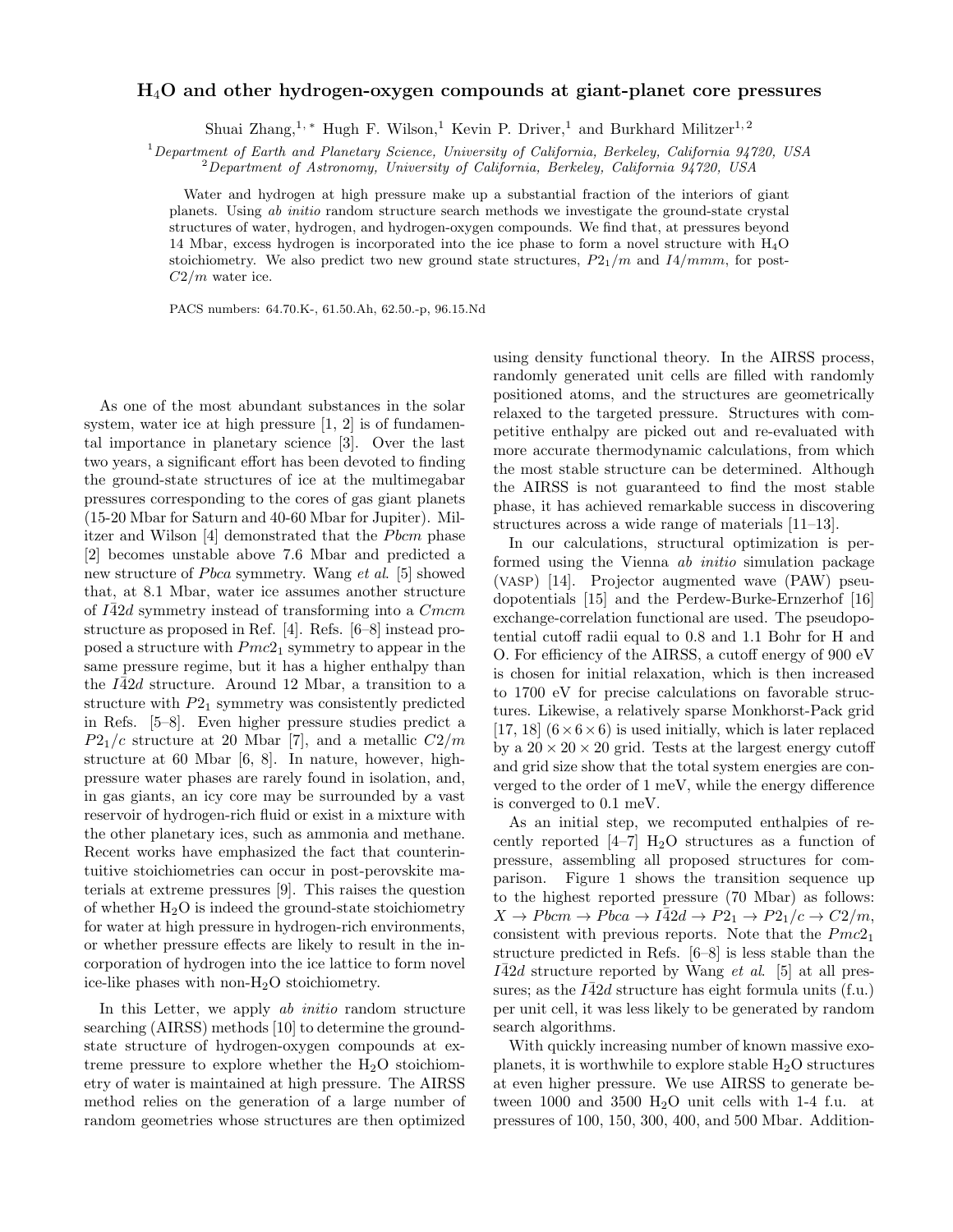

FIG. 1. (color online) Enthalpy versus pressure of different water ice structures. The reference following the name of each phase is the corresponding earliest report. In the lower panel, structures are provided for  $C2/m$ ,  $P2_1/m$  and  $I4/mmm$ , where large red and small blue spheres represent O and H atoms, respectively. The dashed line at 70 Mbar indicates the highest pressure explored in previous work.

ally, we generate between 750 and 1150 structures with 5-8 f.u. at pressures of 100 and 200 Mbar.

Figure 1 shows two new, stable phases with  $P2_1/m$  and I4/mmm symmetry that appear at high pressure. More stable than  $C2/m$  above 135 Mbar, the  $P21/m$  phase is also a monoclinic, layered structure that resembles the  $C2/m$  phase except that O-H-O bonds are divided into two classes: one is shortened and straight, while the other is squeezed and distorted in different directions. At 330 Mbar,  $P2_1/m$  is replaced by a tetragonal  $I4/mmm$ phase, which has the same structure as the L'2 phase of ThH<sub>2</sub> [19]. *I4/mmm* remains the most stable structure up to 500 Mbar. Like the  $C2/m$  structure, an analysis of the electronic band structure shows that the  $P2_1/m$  and I4/mmm phases are metallic. Structural parameters of these two phases are listed in Supplemental Table I.

In addition to our initial studies on water ice, we performed AIRSS on hydrogen (results see Fig. 2). Below 50 Mbar we find the same progression of ground state structures,  $Cmca \rightarrow C2/c \rightarrow I4_1/amd$  (or  $Fddd$ )  $\rightarrow Cmcm$ , as has been reported previously [20–22]. When pressure exceeds 54 Mbar, we find that the 12-atom per unit cell Cmcm structure of Ref. [20], hereafter Cmcm-12, becomes less stable than a new Cmcm-4 structure, in which three groups of bonds (different in length) exist without forming in-plane  $H_3$  clusters [20]. As pressure increases to 87 Mbar, the *hcp* structure (symmetry  $P6_3/mmc$ ) becomes stable. Different from the  $P6_3/mmc$  structure predicted in Ref. [21]  $(c/a \approx 2)$ , our hcp lattice exhibits a smaller  $c/a$  ratio of 1.58. The *hcp* structure remains stable until being replaced by the fcc lattice at 180 Mbar.

Having computed the ground state structures of H and  $H_2O$  throughout a wide pressure range, we now explore novel hydrogen-oxygen stoichiometries, including hydrogen-enriched structures  $H_3O$ ,  $H_4O$ ,  $H_6O$  and  $H_8O$ and oxygen-rich structures  $HO$ ,  $HO<sub>2</sub>$  and  $HO<sub>4</sub>$ . Between 200 and 3000 random structures with up to 8 f.u. at pressures of 20-500 Mbar were generated, depending on the specific computational cost and searching efficiency.

Figure 3 compares the stability of structures with different stoichiometries using a convex hull diagram [23]. This diagram shows the per-atom enthalpy of the compound  $H_mO_n$ , as a function of fractional concentration of oxygen,  $x = n/(m + n)$ , relative to a combination of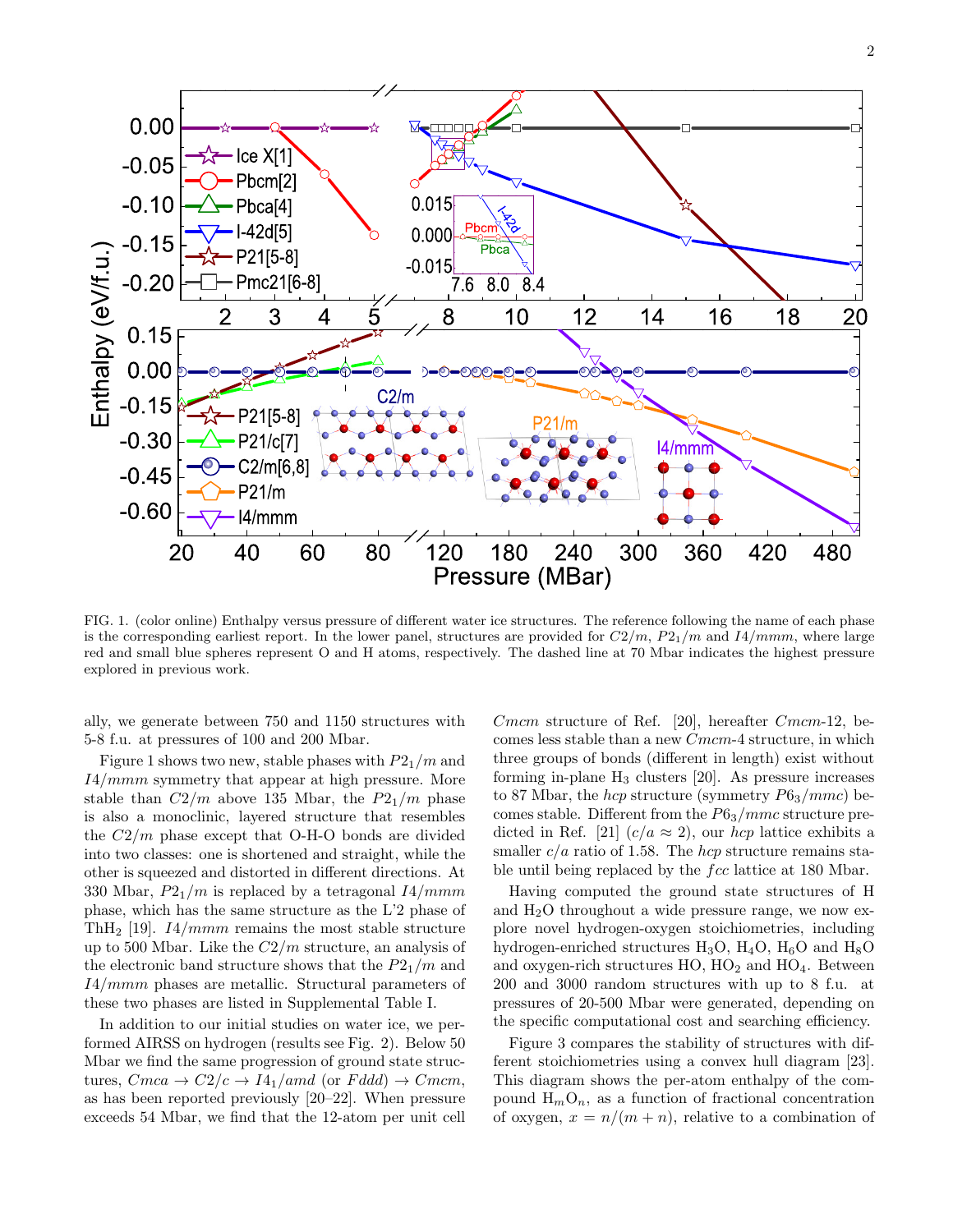

FIG. 2. (color online) Enthalpy versus pressure of different structures of hydrogen relative to  $I4_1/amd$  [21] in the left panel and the 4-atom Cmcm phase on the right. The reference for each phase is given in the legend. In the right panel, structures of the 12-atom Cmcm of Ref. [20] and our new 4-atom Cmcm are compared. The dashed line at 50 Mbar indicates the highest pressure explored in previous work.

the two phases at the ends. A particular  $H_mO_n$  phase is stable relative to a mixture of two phases of different concentrations if its enthalpy lies below the line that interpolates between those two phases. In Fig. 3(a) we plot a convex hull diagram showing the enthalpies of possible H-O phases at a pressure of 100 Mbar. The  $H_4O$  structure emerges as the most stable on the hydrogen-enriched side of the diagram, implying that any H-O complex with an H:O concentration greater than 2:1 will preferentially form an  $H_4O+H$  or an  $H_4O+H_2O$  mixture, in contrast to the  $H_2O+H_2$  mixture we expect at ambient pressure. On the oxygen-rich side of the graph, the  $HO$ ,  $HO<sub>2</sub>$  and  $HO_4$  phases are unstable relative to  $H_2O+O$  mixtures.

In Fig. 3(b) we focus on convex hull for the hydrogenenriched compounds including the  $H_3O$  and  $H_4O$  phases after having switched the right end from  $O$  to  $H<sub>2</sub>O$ . Besed on our calculations at 10 and 20 Mbar, we predict H4O to become stable relative to a mixture of H and  $H_2O$  at 14 Mbar. Such a pressure is predicted to for the coremantle boundary (CMB) of Saturn and far below that of Jupiter. For pressures above 140 Mbar, we find  $H_3O$ becoming stable relative to  $H_2O+H_4O$  mixtures. These results imply that at giant-planet CMB pressures, in the absence of temperature effects, excess hydrogen present is incorporated into existing water ice structures to form the novel hydrogen-rich compound,  $H_4O$ . On the other hand, no oxygen-rich compounds will form, which is in agreement with recent calculations at high temperatures [24].

The H4O phase that we find here is a layered orthorhombic structure with  $Pnma$  symmetry. Each layer is characterized by -H-O-H-O- chains, of which each O is associated with one  $H_3$  unit shown in Fig. 4. Our band structure analysis showed that the  $H_4O$  structure becomes metallic at 80 Mbar. For  $H_3O$ , we find a bcc



FIG. 3. (color online) (a) Enthalpy of different H-O compounds at 100 Mbar, relative to a mixture of pure H and O. (b) Enthalpy of hydrogen-rich H-O compounds at several pressures, relative to a mixture of H and H2O.



FIG. 4. (color online) Structures of  $H_4O-Pnma$  (left) and  $H_3O-bcc$  (right). Red and blue spheres denote O and H atoms, respectively.

 $(Im\bar{3}m)$  structure above 110 Mbar, a layered monoclinic  $C2/m$  structure (see Supplemental Fig. 1) at 20-110 Mbar, and a slightly less stable orthorhombic  $Cmmm$ structure (see Supplemental Fig. 2) between 20 and 100 Mbar, whose enthalpy is very close  $(2-36 \text{ meV/f.u.})$  to that of the  $C2/m$  structure.

To verify the applicability of the PAW pseudopotential under extreme pressures, we performed all-electron LAPW calculations using the ELK code [25]. The LAPW calculations for hydrogen at 80-180 Mbar reconfirm the  $Cmcm \rightarrow hcp$  transition at 87 Mbar and increase the enthalpy of the  $fcc$  structure by 5 meV, precluding  $fcc$ to become stable until a pressure of about 200 Mbar is reached. We also recalculated the relative enthalpy of